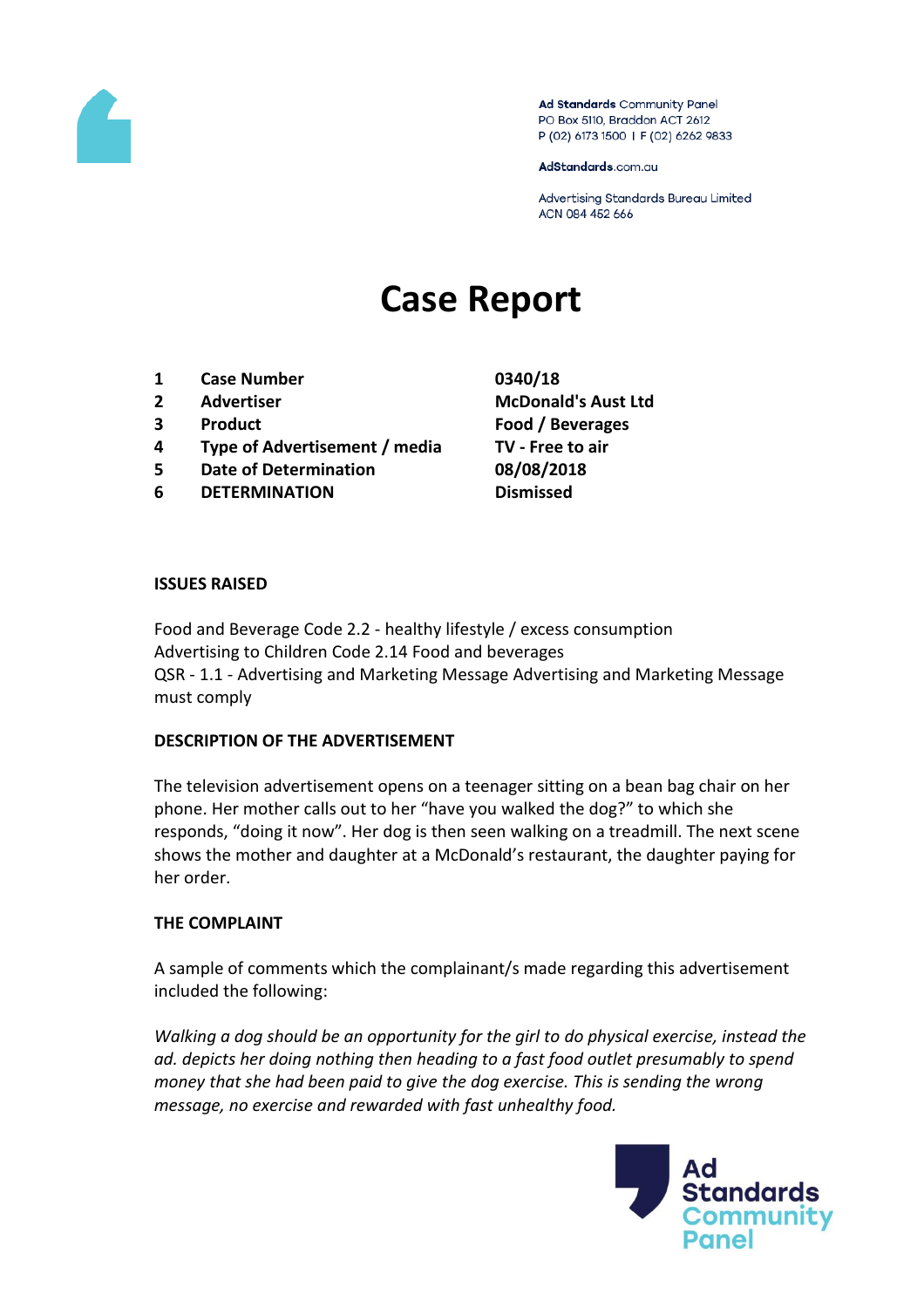

### **THE ADVERTISER'S RESPONSE**

Comments which the advertiser made in response to the complainant/s regarding this advertisement include the following:

*Thank you for requesting a response to complaint number 0340/18 (Complaint).*

*The Complaint refers to a television commercial as part of the 2018 McDonald's Loose Change Menu campaign (Advertisement). The Complaint is made under section 2.2 of the AANA Food and Beverages Advertising and Marketing Communications Code (Food Code), section 2.14 of the AANA Code for Marketing and Advertising Communications to Children (Children's Code) and section 1.1 of the Quick Service Restaurant Initiative (QSRI) (all together, the Codes). The Complaint alleges that the Advertisement is encouraging an unhealthy lifestyle to children.*

*The key issue in this Complaint is whether the Advertisement is targeted at children. Our submissions below outline why the Advertisement is clearly of broad appeal and not targeted primary at children. The Advertisement does not breach the Children's Code or the QSRI for the reasons stated below:*

*The content of the Advertisement is not directed to children*

*The Advertisement is not directed to children as the content of the Advertisement is not of primary appeal to children. The key theme of this Advertisement is value, a concept which is not appreciated by children. The accompanying music is, "I Need a Dollar" by Aloe Black. This song is about a person on their way to homelessness and alcoholism because they "need a dollar" i.e. they are going broke. This song would not be fully appreciated and of primary appeal to children under 14 years. The visuals of the Advertisement are of broad appeal. The actor in the Advertisement is in a room which is assumed to be the fitness room of the house due to the gym equipment it houses. The actor is dressed in active wear too despite the Complaint alleging that the actor has done no physical activity at all.*

*We suspect that what prompted this Complaint was the complainant's assumption that the actor in the advertisement is a child. The actor is 16 years old and so does not fall into the category of a child under the QSRI and Children's Code. The suite of advertisements a part of this campaign uses the humour of the creative entrepreneurship skills of adolescents to promote consumers to get smart about the way they earn their money and accordingly spend it. This is supported by the language of the Advertisement, "a little stroke of genius goes a long way". Furthermore, it is shown in the expression of the mother's face in the end scene that she is impressed by her daughter's method of earning her pocket money and supportive of the way her daughter is choosing to spend it.*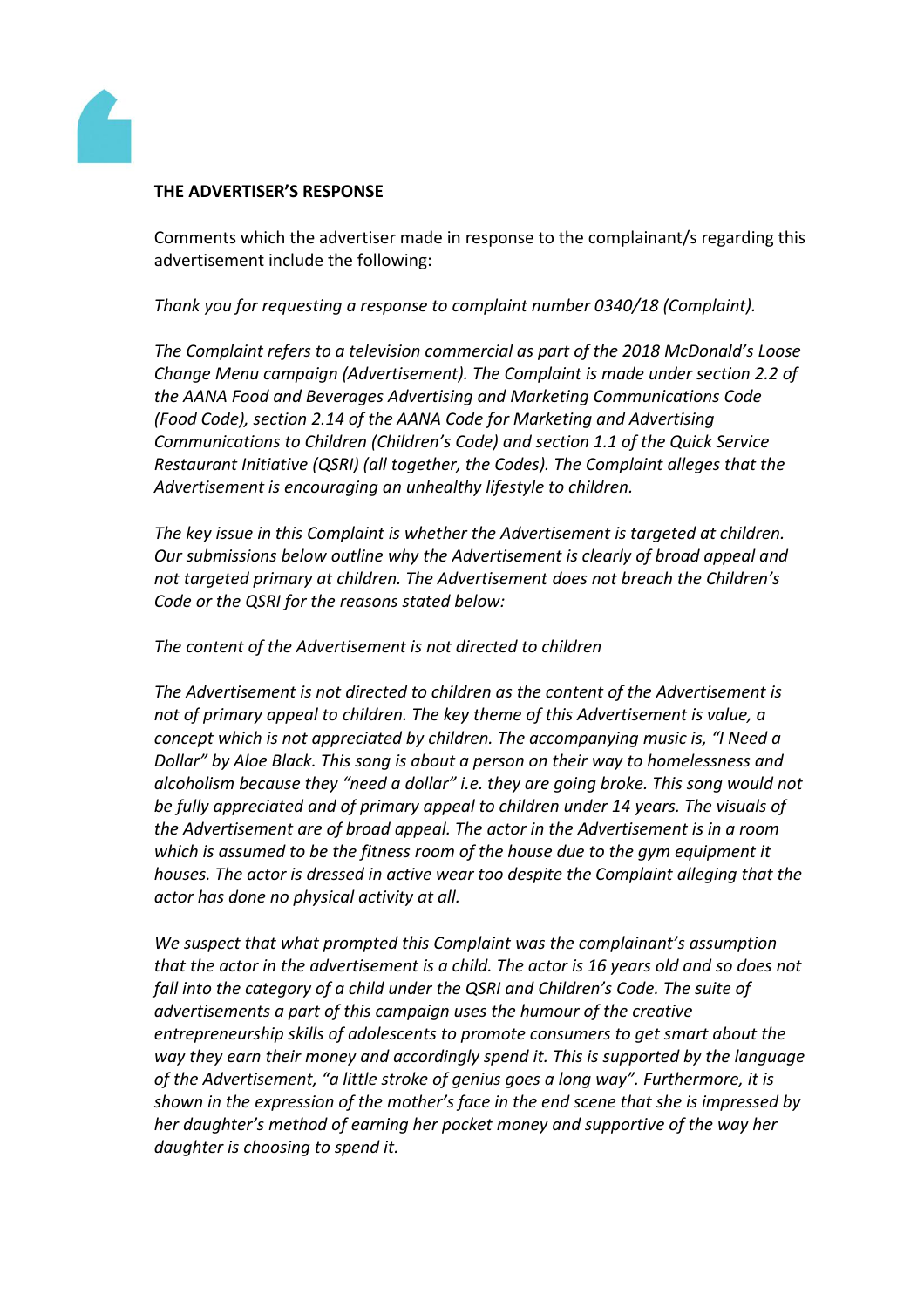

*The placement of the Advertisement is not directed to children*

*Under the QSRI, an advertisement can be 'directed primarily to children' if it is placed in a medium that is directed at children. The QSRI requires that children are 35% or more of the audience of the medium for an advertisement to be placed in a medium directed at children. In this case, Advertisement was not placed in such a medium.*

*Accordingly, since the content and placement of the Advertisement are not directed to children and do not constitute advertising to children under the QSRI, the Children's Code does not apply.*

*The Advertisement does not disparage a healthy lifestyle*

*The household is clearly an active one, with gym wear and exercise equipment. The humour in the Advertisement is not disparaging of exercise, but requires the viewer to acknowledge that the character is 'cutting corners' and not doing their chores the right way. Far from disparaging healthy lifestyles, the Advertisement's humour relies on the understanding that the characters are doing things the wrong way and implies that there is a right (active) way to do things, and a wrong (lazy) way to do things. If the Advertisement showed someone doing their chores the right way and being paid their pocket money, there wouldn't be any humour. If the Advertisement were disparaging of people who lived active lifestyles it would be more comparative, and show someone doing things the right way but not receiving the reward. It's obvious that someone who completes their chores properly would also receive pocket money, but it should not be necessary to actually depict this occurring for the Advertisement to comply with the Codes; that would be a needlessly onerous requirement.*

*The Advertisement makes no comment, one way or the other, about healthy or active lifestyles or the promotion of healthy balanced diets. The Advertisement also makes no comment on whether active lifestyles are good or bad. The Complaint's claim that the Advertisement is disparaging of healthy lifestyles has no basis in fact and accordingly should be dismissed.*

*McDonald's uses its advertising to promote healthy food options to children, and only depicts 'treat foods' in commercials targeted at adults or with broad appeal. In fact, our partnership with the Alliance for a Healthier Generation (Clinton Global Initiative) commits us to promoting the benefits of an active lifestyle and nutritious food in all our communications to children – in advertisements and on our Happy Meal boxes. The Quick Service Restaurant Initiative also encourages kids to live healthy and active lifestyles, to which McDonald's is a signatory to. McDonald's devotes significant resources to encouraging healthy lifestyle and eating to children as we are aware of the community's concern in this space.*

*For an advertisement to disparage healthy lifestyles, either explicitly or implicitly,*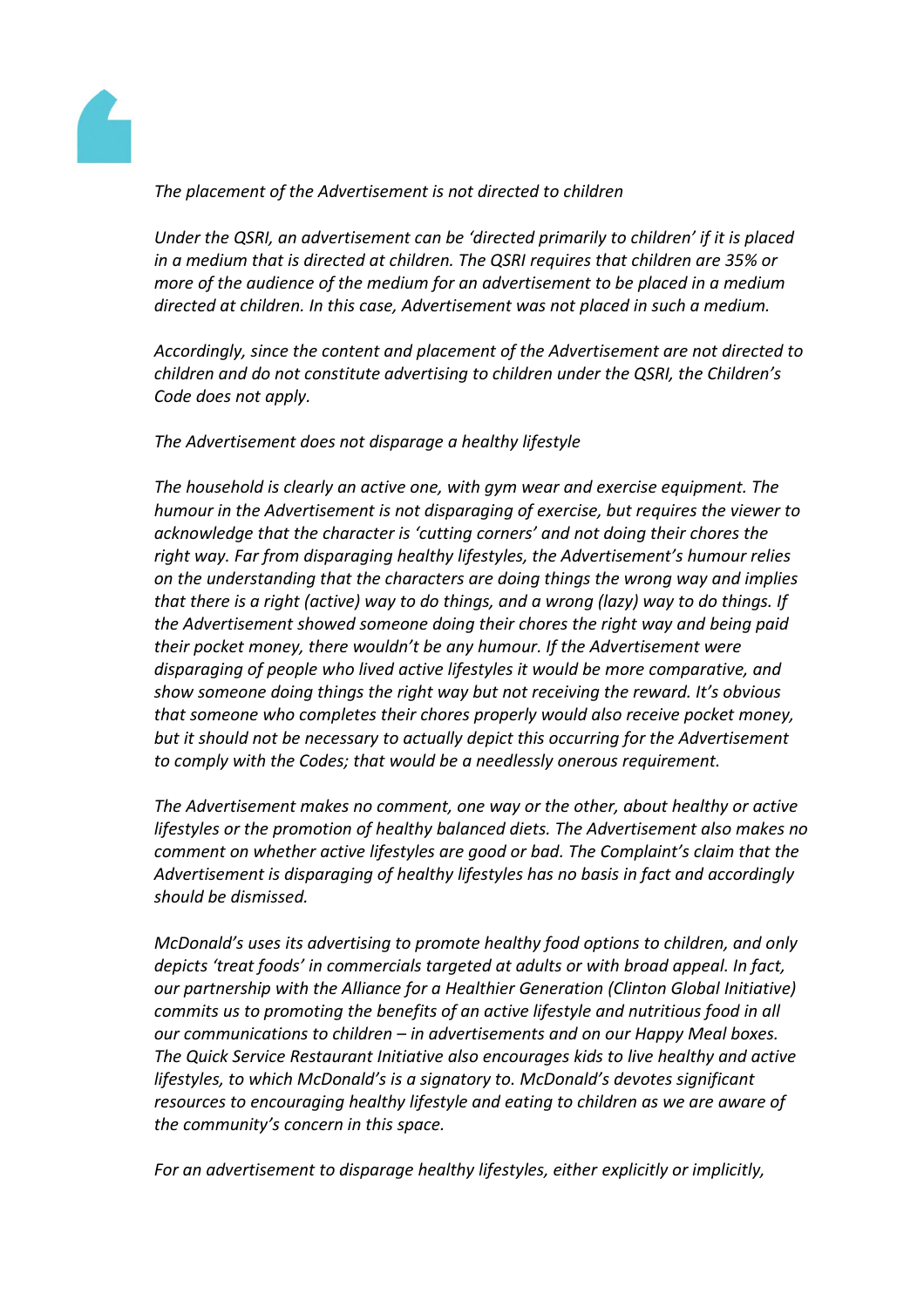

*there must be some signal, indication, body language or commentary that makes fun of, or criticises people who are healthy or active. Even in cases where there are subtle suggestions that it's more fun to eat chocolate than exercise (Nestle, 0262/15), the Ad Standards board has dismissed complaints as they do not disparage healthy lifestyles. In this situation there is not even the slightest suggestion of a comment about healthy or active lifestyles, so it is surprising that the question has even been raised in the Complaint at all.*

*For the reasons set out above, the QSRI and Children's Code do not apply to the Advertisement, and the Advertisement otherwise complies with the AANA codes. Accordingly, the Complaint should be dismissed. We have considered other matters under section 2 of the AANA Code of Ethics and submit that the Advertisement does not breach any of the other matters covered by that section or by any of the other applicable codes.*

## **THE DETERMINATION**

The Ad Standards Community Panel (the "Panel") considered whether this advertisement breaches the AANA Code for Advertising and Marketing Communications to Children (the "Children's Code"), the AANA Food and Beverages Advertising and Marketing Communications Code (the "Food Code") and the Australian Quick Service Restaurant Industry Initiative for Responsible Advertising and Marketing to Children (the "QSRI").

The Panel noted the complainant's concern that the advertisement is targeted towards children and promotes an unhealthy lifestyle.

The Panel viewed the advertisement and noted the advertiser's response.

The Panel noted that McDonald's is a signatory to the QSRI and determined that the provisions of the QSRI apply to this marketing communication.

The Panel noted that the QSRI is designed to ensure that only food and beverages that represent healthier choices are promoted directly to children.

The Panel considered the definition of advertising or marketing communications to children within the QSRI. The definition states that 'Advertising or Marketing Communications which, having regard to the theme, visuals and language used, are directed primarily to Children and are for food and/or beverage products.' Under this initiative children means "persons under the age of 14 years of age."

The Panel noted that the QSRI captures Advertising and Marketing Communications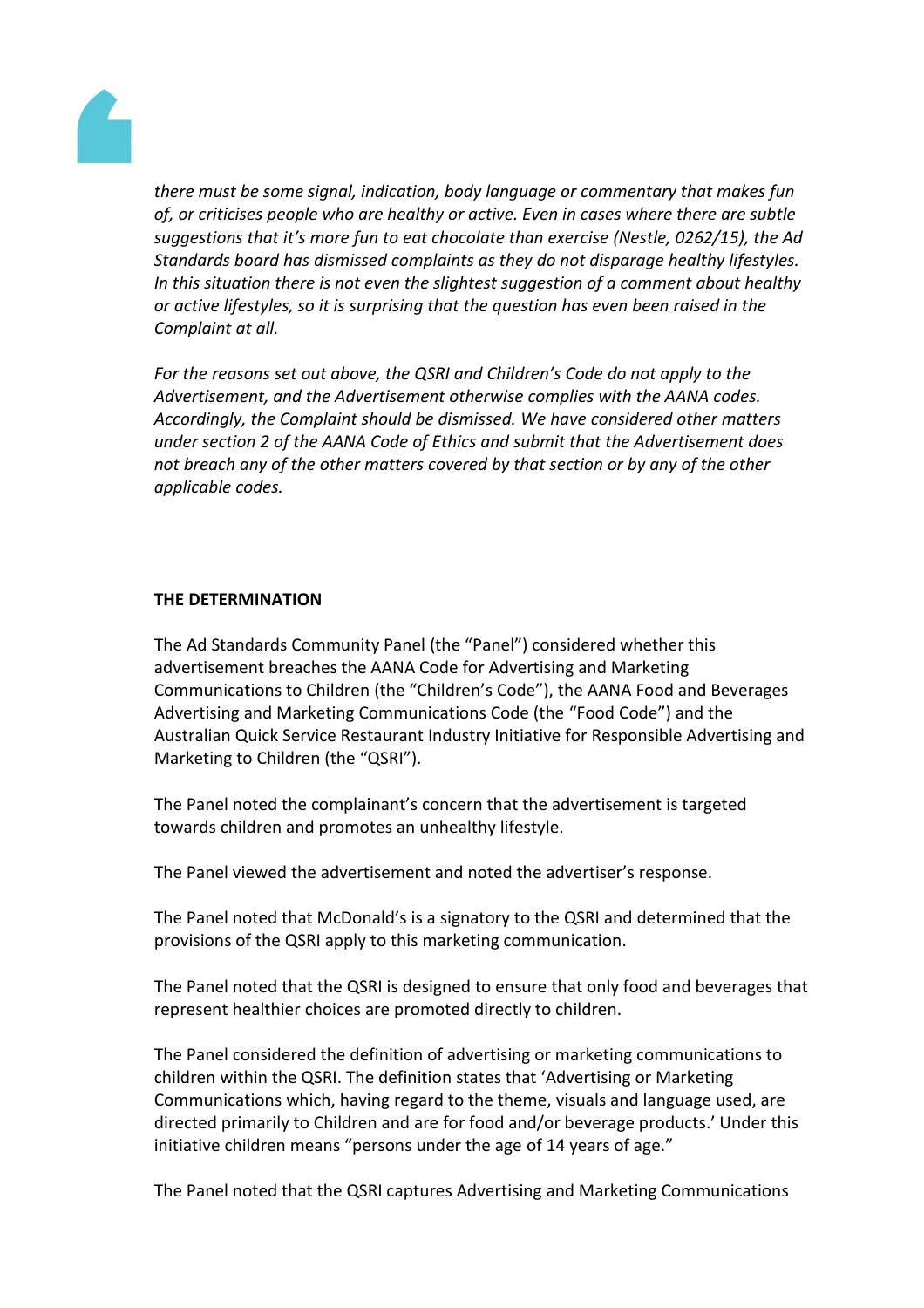

to Children where:

1. …the theme, visuals and language used, are directed primarily to Children and are for food and/or beverage products;

2. Advertising or Marketing Communications that are placed in Medium that is directed primarily to Children (in relation to television this includes all C and P rated programs and other rated programs that are directed primarily to Children through their themes, visuals and language); and/or

3. Where Children represent 35 per cent or more of the audience of the Medium.

The Panel noted that with regards to point 1 the Panel must consider whether the communication activity is directed primarily to Children – regardless of its placement.

The Panel noted that the dictionary definition of "primarily" is "in the first place" and that to be within the QSRI the Panel must find that the advertisement is clearly aimed in the first instance at Children under 14 and that it must have regard to the 'theme, visuals and language' used in determining this issue.

The Panel noted that the girl in the advertisement may gain the attention of children, however considered that she is clearly a teenager and her age is relevant to the theme of a child completing tasks for an allowance. The Panel considered that the depiction of a teenage girl does not of itself mean that the advertisement is directed primarily to children.

The Panel noted the advertiser's response that the key theme of the advertisement is value, which would not be appreciated by children. The Panel noted that the advertisement uses the phrase "A little stroke of genius goes a long way". The Panel considered that this language may attract the attention of both adults and children.

The Panel considered that the song used in the advertisement is "I Need A Dollar" by Aloe Blacc. The Panel noted that the music is upbeat, and considered that the music would be equally attractive to adults and children.

The Panel noted that there is no animation in the advertisement, and considered that the product being advertised was a McOz lunch meal, not the kid's meal, and that this was a product that is attractive to both adults and children.

The Panel considered that the theme, visuals and language of the advertisement were promoting a McOz lunch deal for \$5, and that collectively, the overall impact of the advertisement is one of general appeal and is not directed primarily to children under 14.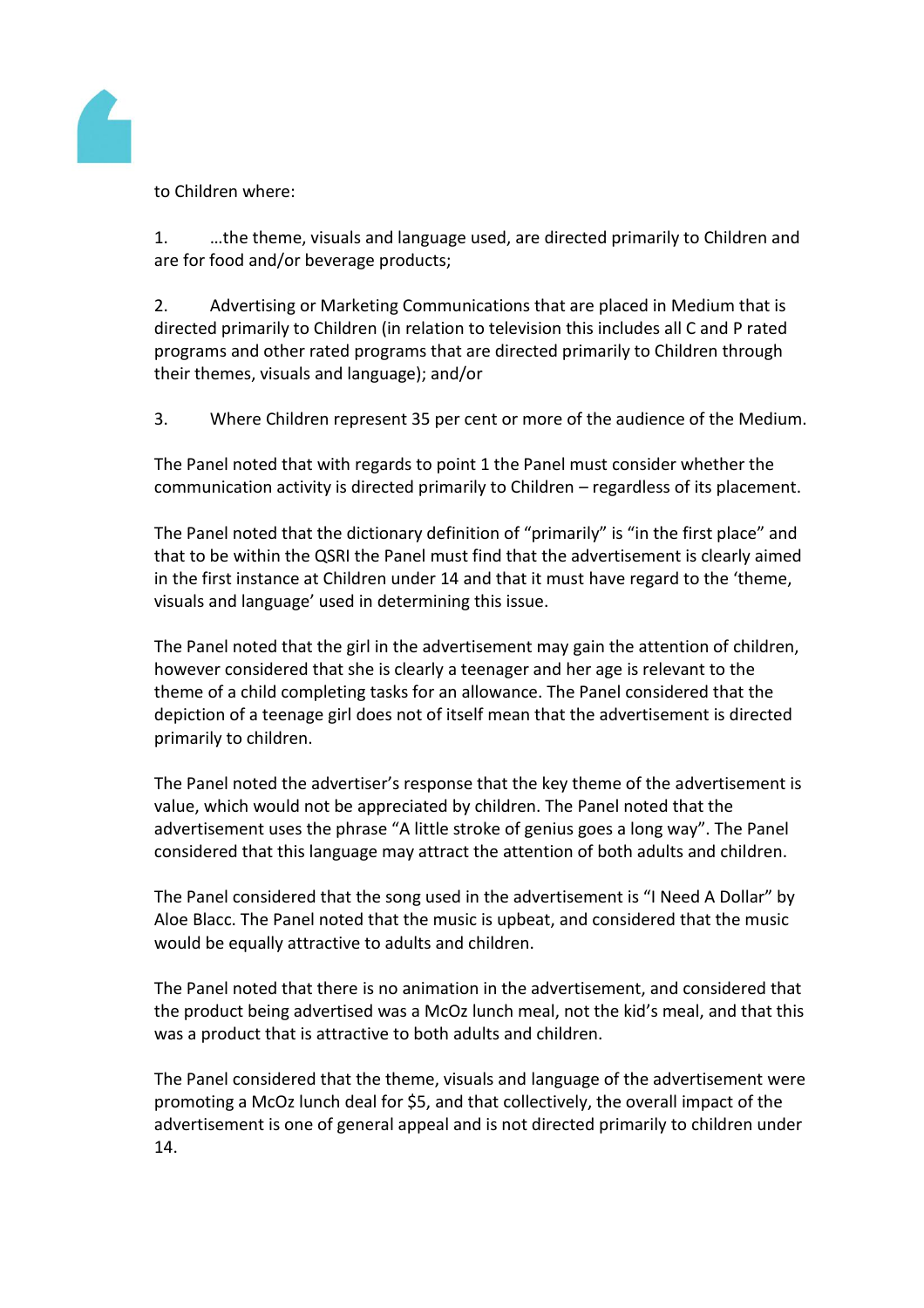

The Panel considered the definition of Medium in advertising or marketing communications to children within the QSRI which includes "television, radio, newspaper, magazines, outdoor billboards and posters, emails, interactive games, cinema and internet sites."

The Panel noted that the advertisement appeared on television, and noted the advertisement had been given a 'W" rating by CAD. The Panel noted that advertisements with a W rating may be broadcast at any time except during P and C programs or adjacent to P or C periods. Exercise care when placing in programs principally directed to children.

The Panel was provided with a copy of the spot list for this advertisement. The Panel considered that advertising was placed during programming that did not have audience of more than 35% children and was not placed in programs directed primarily to children. On this basis the Panel determined that the advertisement did not meet points 2 or 3 of the QSRI in that it was not broadcast in a Medium that is directed primarily to Children or where Children represent 35 percent or more of the audience of the Medium.

Based on the requirements outlined in the QSRI the Panel considered that as the advertisement was not directed primarily to Children, did not appear in a medium directed primarily to Children and did not appear in a medium which attracts an audience share of more than 35% of Children, the QRSI does not apply in this instance.

The Panel then considered whether the advertisement complied with the requirements of the AANA Code for Advertising and Marketing Communications to Children (The Children's Code).

To fall within this Code, or Part 3 of the AANA Food and Beverages Advertising and Marketing Communications Code (The Food Code), "Advertising or Marketing Communications to Children means Advertising or Marketing Communications which, having regard to the theme, visuals and language used, are directed primarily to Children and are for Product".

The Panel noted that for the Food Code and Children's Code, the definition of children is those aged 14 years and younger, which is different to the QSRI Code which defines children as under 14 years of age.

For the reasons outlined above, the Panel considered that the advertisement is not directed primarily to Children. The Panel determined that as this television advertisement is not directed primarily to Children, the Children's Code and Part 3 of the Food Code do not apply.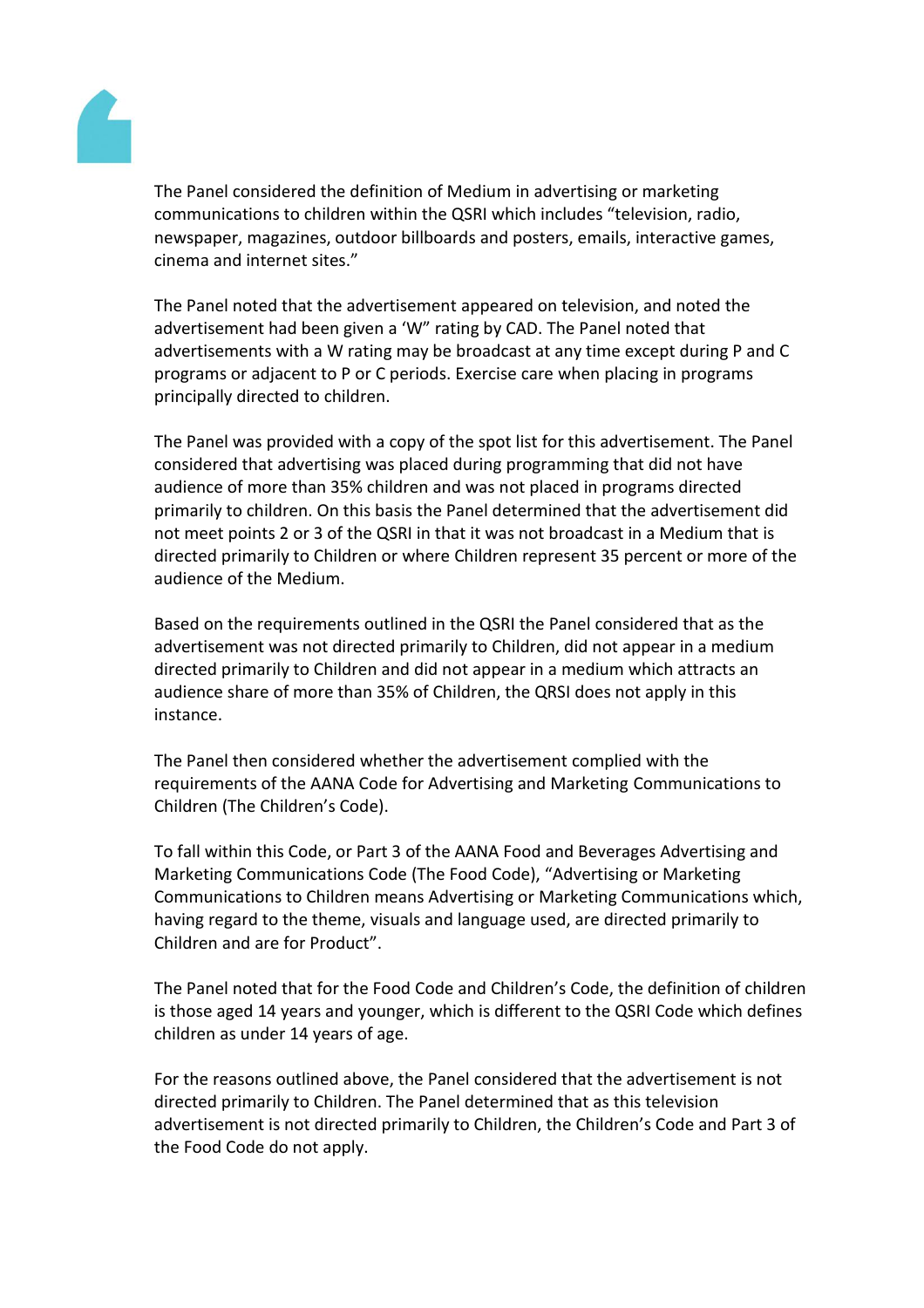

The Panel then considered whether the advertisement complied with the requirements of Part 2 of the AANA Food and Beverages Advertising and Marketing Communications Code (the "Food Code")

The Panel considered section 2.2 which states: "the advertising or marketing communication…shall not undermine the importance of healthy or active lifestyles nor the promotion of healthy balanced diets, or encourage what would reasonably be considered excess consumption through the representation of product/s or portion sizes disproportionate to the setting/s portrayed or by means otherwise regarded as contrary to prevailing community standards."

The Panel considered that, consistent with previous decisions (Ferrero 0345/17, Hungry Jacks 282/11, and Mondelez 0550/17), promotion of a product which may have a particular nutritional composition is not, per se, undermining the importance of a healthy balanced lifestyle.

The Panel noted the AANA Food and Beverages Advertising and Marketing Communications Code – Practice Note which provides that: 'In testing whether an advertising or marketing communication encourages excess consumption through representation of products or portion sizes disproportionate to the setting portrayed, or by any other means contrary to prevailing community standards, the Panel will consider whether members of the community in the target audience would most likely take a message condoning excess consumption.'

The Panel noted that the meal depicted in the advertisement is a small size. The Panel noted that the advertisement features a teenage girl sitting on a lounge while a dog is walking on a treadmill. A voice in the background asks her to walk to dog and she replies that she is. The implication is that the girl is avoiding a chore. The Panel considered however that the home is shown to be active as there is other fitness equipment around the treadmill, and that there is no indication that she lives an unhealthy or inactive lifestyle. The Panel considered that a depiction of the teenage girl not doing the job on this occasion is not undermining the importance of a healthy or active lifestyle.

The Panel considered that there is no suggestion of frequency of consumption in the advertisement and there is no one person seen consuming the entire product. The Panel considered that the advertisement did not encourage excess consumption.

The Panel determined that the advertisement did not breach Section 2.2 of the Food Code.

Finding that the advertisement did not breach the QSRI, the AANA Food Code or the AANA Children's Code, the Panel dismissed the complaint.